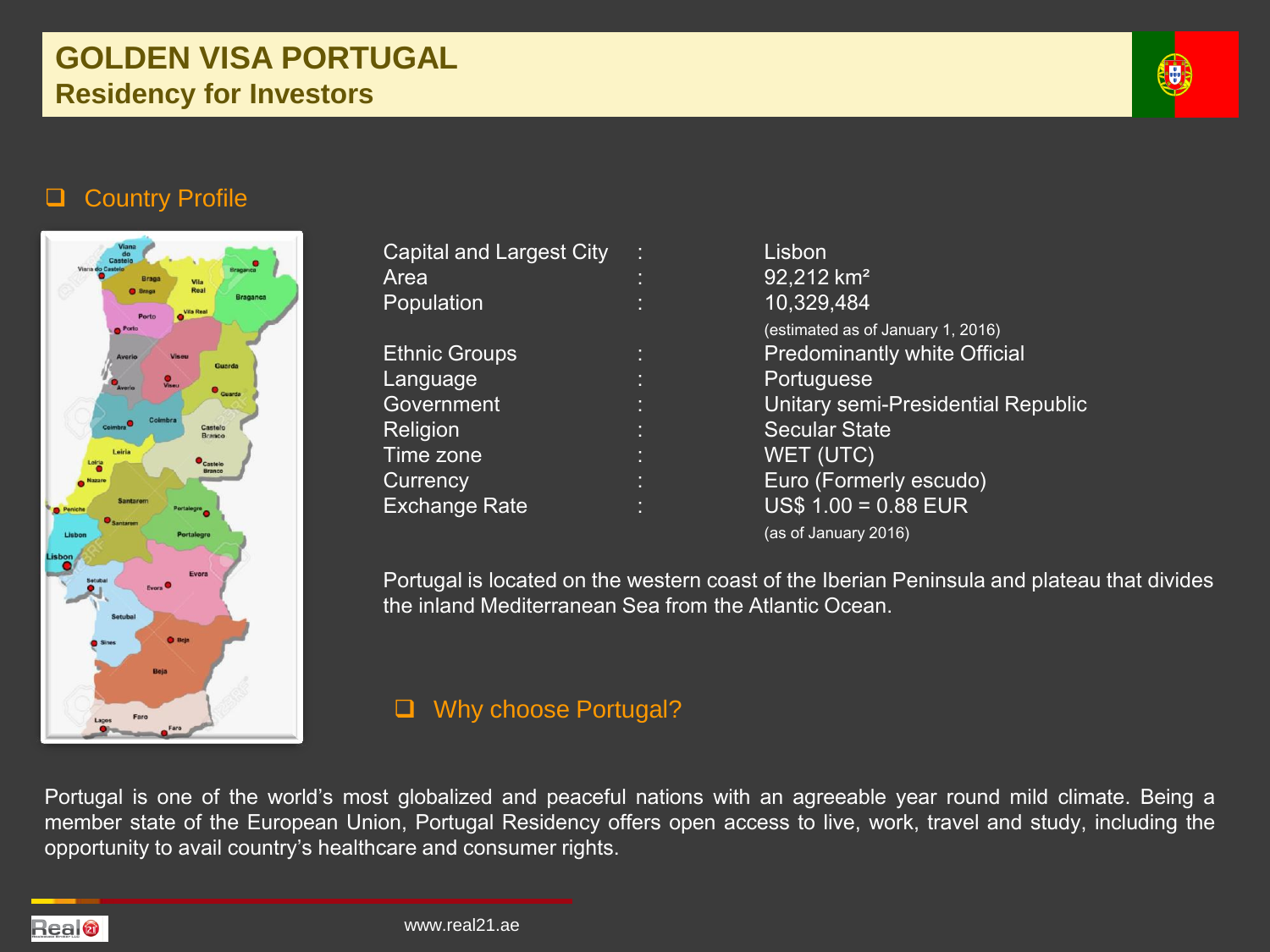#### □ What is the Golden Visa?

The Golden Visa Programme launched by the Portuguese Authorities in August 2012, is a fast track for foreign investors from non-EU countries to obtain a fully valid residency permit in Portugal ("Golden Visa").

Aimed at attracting foreign investment to Portugal, the Golden Visa is a very straightforward and flexible programme with simple and clear legal requirements.

Golden Visa is clearly one of the most attractive residency programs for investors in the world, with extremely reduced minimum stay requirements of 7 days per year for 5 years.

#### □ Main advantages of Golden Visa Programme

- No need to obtain a visa to enter Portugal or travel through Europe (Schengen Area)
- Opportunity to live and work in Portugal even with residency in a different country
- Portuguese residency is extend to dependent family members by applying for "family reunion"
- It has extremely low minimum stay periods
- Low taxes
- Permanent residency after five years
- EU citizenship after six years

# $\Box$  Permanent Residency after 5 years

Under Portuguese Law, investor and family members who holds a valid Portuguese temporary residency title (the Golden Visa) for a period of at least 5 years will be entitled to obtain Permanent Residency in Portugal.

# □ Portuguese Citizenship

Under Portuguese legislation, investor and family members who has been validly resident in Portugal for at least 6 years either under a temporary or permanent residency title is eligible for obtaining Portuguese Citizenship.

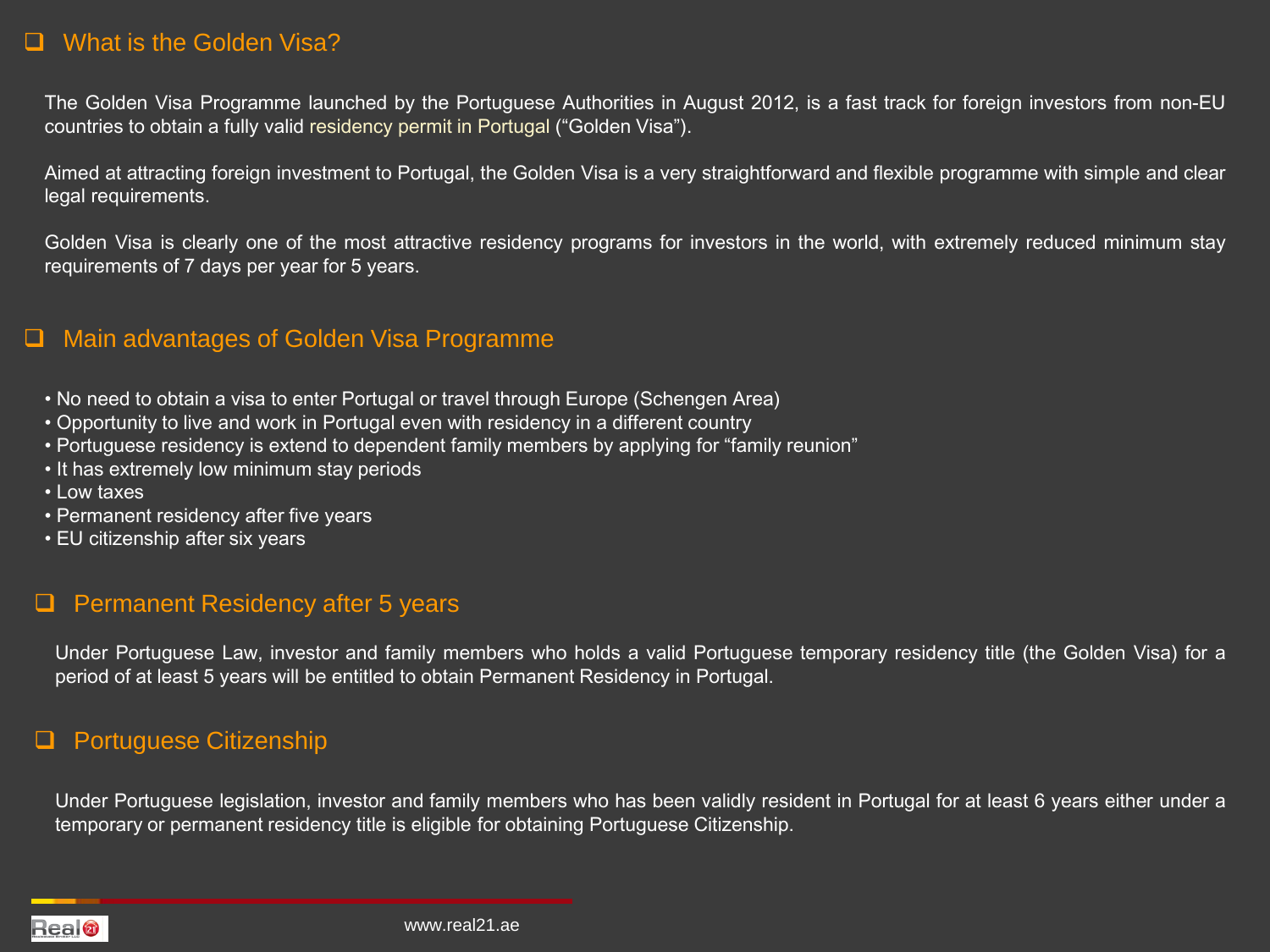They would also need to pass a simple Portuguese language test, which will serve to show sufficient knowledge of the language. However, as the Portuguese Golden Visa Programme is still recent, no Golden Visa applicants have yet reached the end of the 5-year Golden Visa term or the citizenship phase.

#### $\Box$  Portuguese Citizenship is decided as follows:

Step I. Citizenship application is filed before the Civil Registry Office ("CRO")

- Officials of the CRO will verify the following:
- 1. Applicant has had residency permit for at least 6 years
- 2. Applicant has no prior criminal records

Step II. CRO gives a favorable opinion and sends the file before the District Attorney (Ministério Público – "MP")

Step III. MP takes over the file and will either grant or deny the citizenship application of the applicant

- **Ground of denial/opposition** "lack of effective ties to the national community"
- MP finds that the applicant has no effective ties to the national community MP will deny the citizenship to the applicant

\* MP has one (1) year (counted from the CRO's favorable opinion) to oppose to the granting of the citizenship to the applicant.

#### **Q** Investment Options

Option I. Property Investments

1.Acquisition of property above € 500,000;

2.Acquisition of property above € 350,000 - for properties more than 30 years old or located in areas of urban renovation.